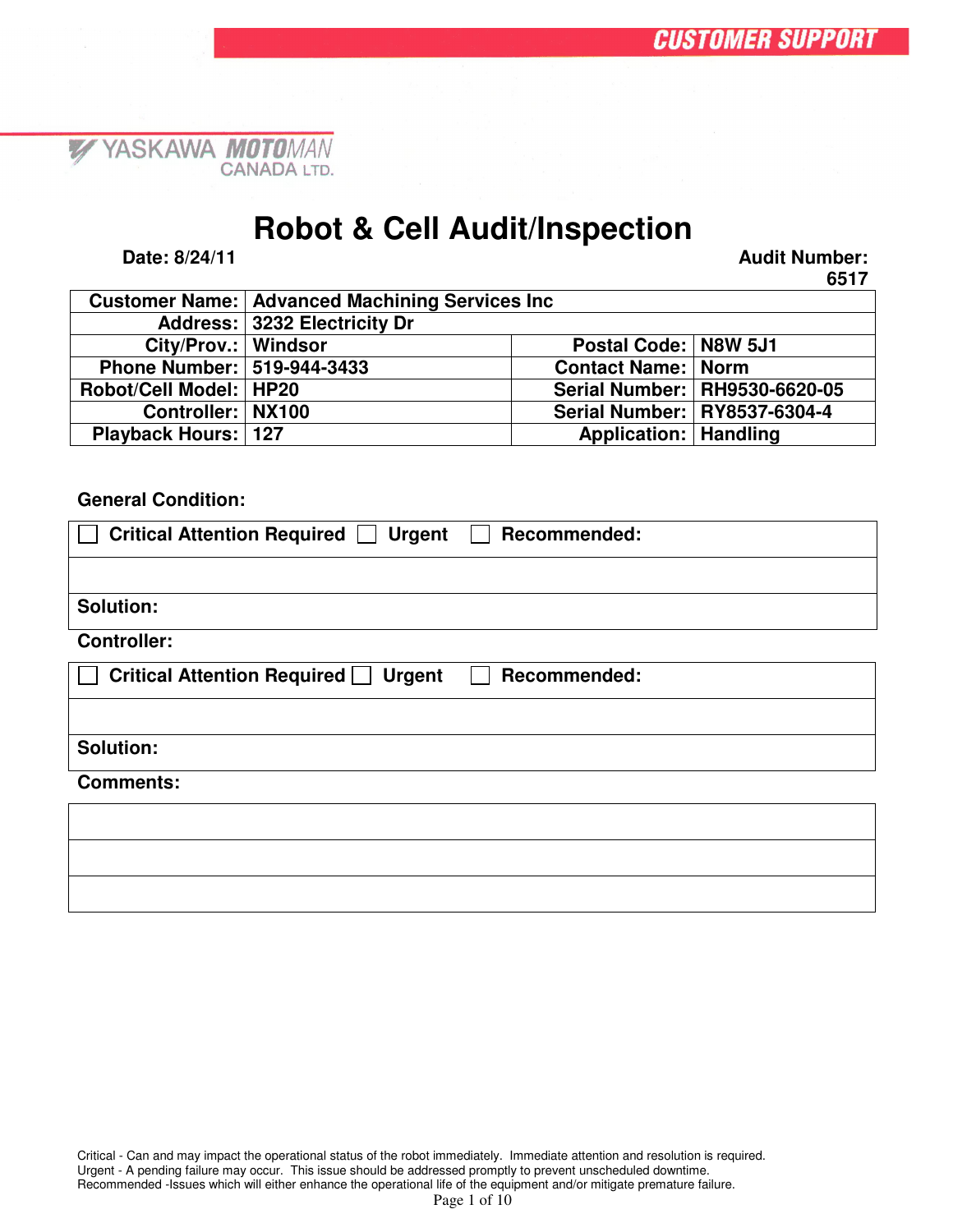|  | Y YASKAWA MOTOMAN  |
|--|--------------------|
|  | <b>CANADA LTD.</b> |

#### *S AXIS RESULTS*

| <b>Backlash:pass</b>                                                                                                  |                               |                             |  |  |  |  |  |
|-----------------------------------------------------------------------------------------------------------------------|-------------------------------|-----------------------------|--|--|--|--|--|
| <b>Repeatability: pass</b>                                                                                            |                               |                             |  |  |  |  |  |
| <b>MOTOR</b>                                                                                                          | <b>REDUCER &amp; BEARINGS</b> | <b>CROSS ROLLER BEARING</b> |  |  |  |  |  |
| Brakes <b>Fail Pass</b>                                                                                               | Noise □ Yes ⊠No               | Noise □Yes ⊠No              |  |  |  |  |  |
| Torque Test ⊠Pass <sub>■</sub> Fail N/A                                                                               | Visible Vibration □ Yes ⊠No   |                             |  |  |  |  |  |
| <b>Critical Attention Required</b>                                                                                    | <b>Urgent</b>                 |                             |  |  |  |  |  |
| Recommended:<br>$1 - \geq$<br>$2-$<br>Tek THS700 Series].CH1<br>500 mS<br>×.<br>v<br>500 mS<br>Series CH <sub>2</sub> |                               |                             |  |  |  |  |  |
| <b>Solution:</b>                                                                                                      |                               |                             |  |  |  |  |  |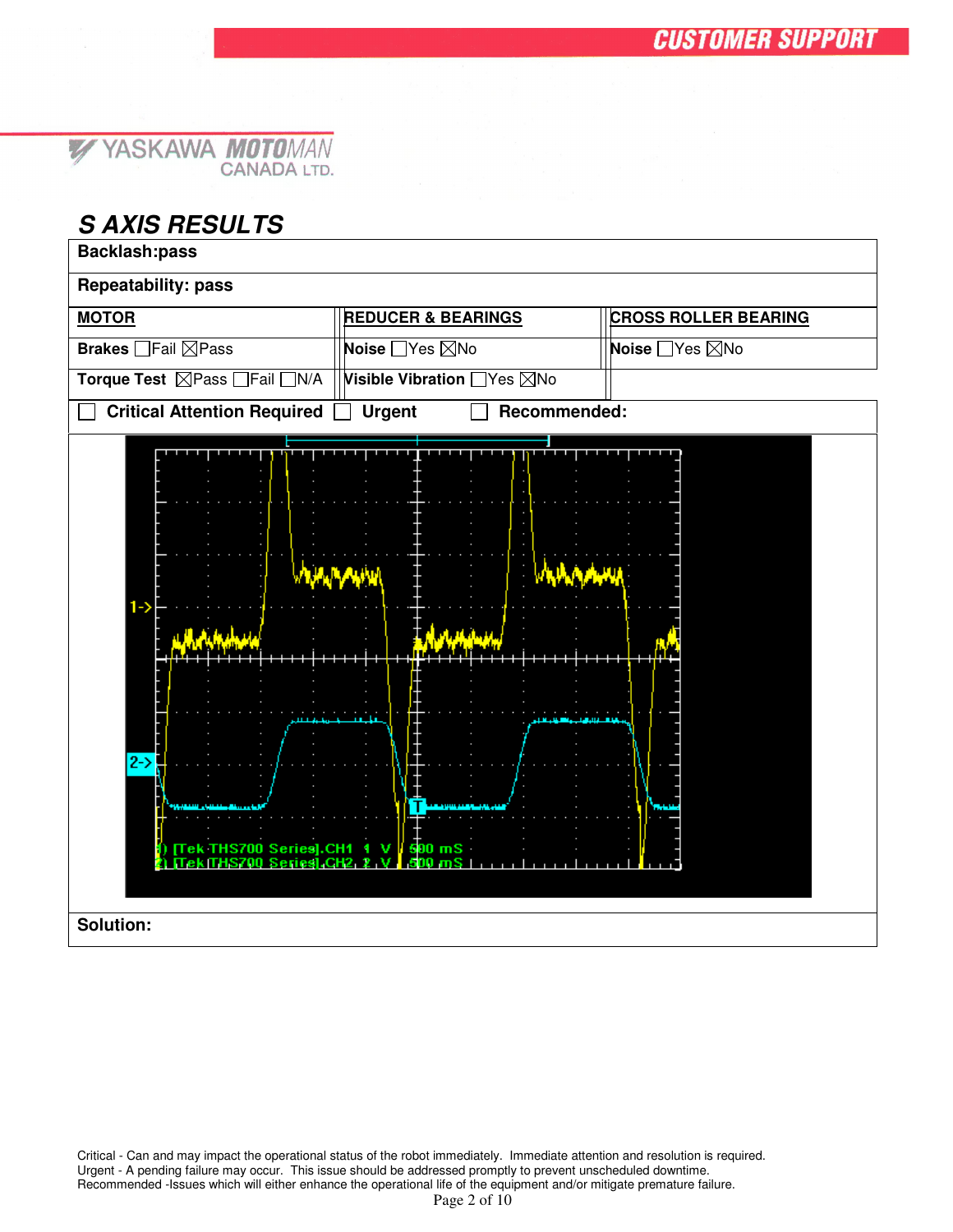#### *L AXIS RESULTS*

| <b>Backlash:pass</b>                                                                                                                          |                               |                             |  |  |  |  |
|-----------------------------------------------------------------------------------------------------------------------------------------------|-------------------------------|-----------------------------|--|--|--|--|
| <b>Repeatability: pass</b>                                                                                                                    |                               |                             |  |  |  |  |
| <b>MOTOR</b>                                                                                                                                  | <b>REDUCER &amp; BEARINGS</b> | <b>CROSS ROLLER BEARING</b> |  |  |  |  |
| <b>Brakes</b> □ Fail ⊠ Pass                                                                                                                   | Noise □Yes ⊠No                | Noise □Yes ⊠No              |  |  |  |  |
| Torque Test ⊠Pass <sub>■</sub> Fail N/A                                                                                                       | Visible Vibration □ Yes ⊠No   |                             |  |  |  |  |
| <b>Critical Attention Required</b>                                                                                                            | Recommended:<br><b>Urgent</b> |                             |  |  |  |  |
| $1 - \geq$<br>$2-$<br><b>T</b> warrant<br>أستجود<br>500 mS<br>THS700 Series CH1 2 V<br>∏ek<br>$500 \, \text{mS}$  <br>Series CH2 2 V<br>18700 |                               |                             |  |  |  |  |
| <b>Solution:</b>                                                                                                                              |                               |                             |  |  |  |  |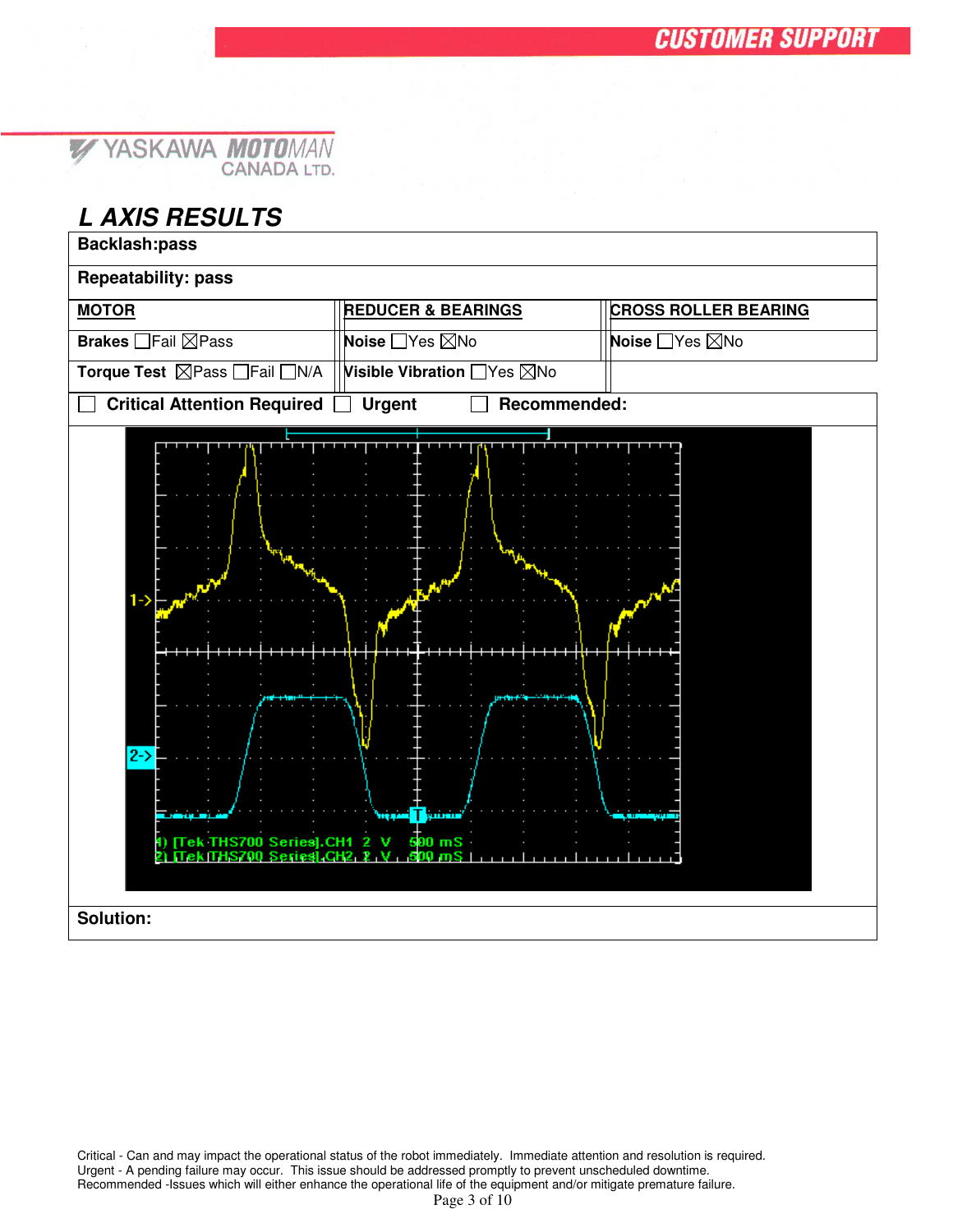#### YASKAWA MOTOMAN  $\mathbb{Z}$

#### *U AXIS RESULTS*

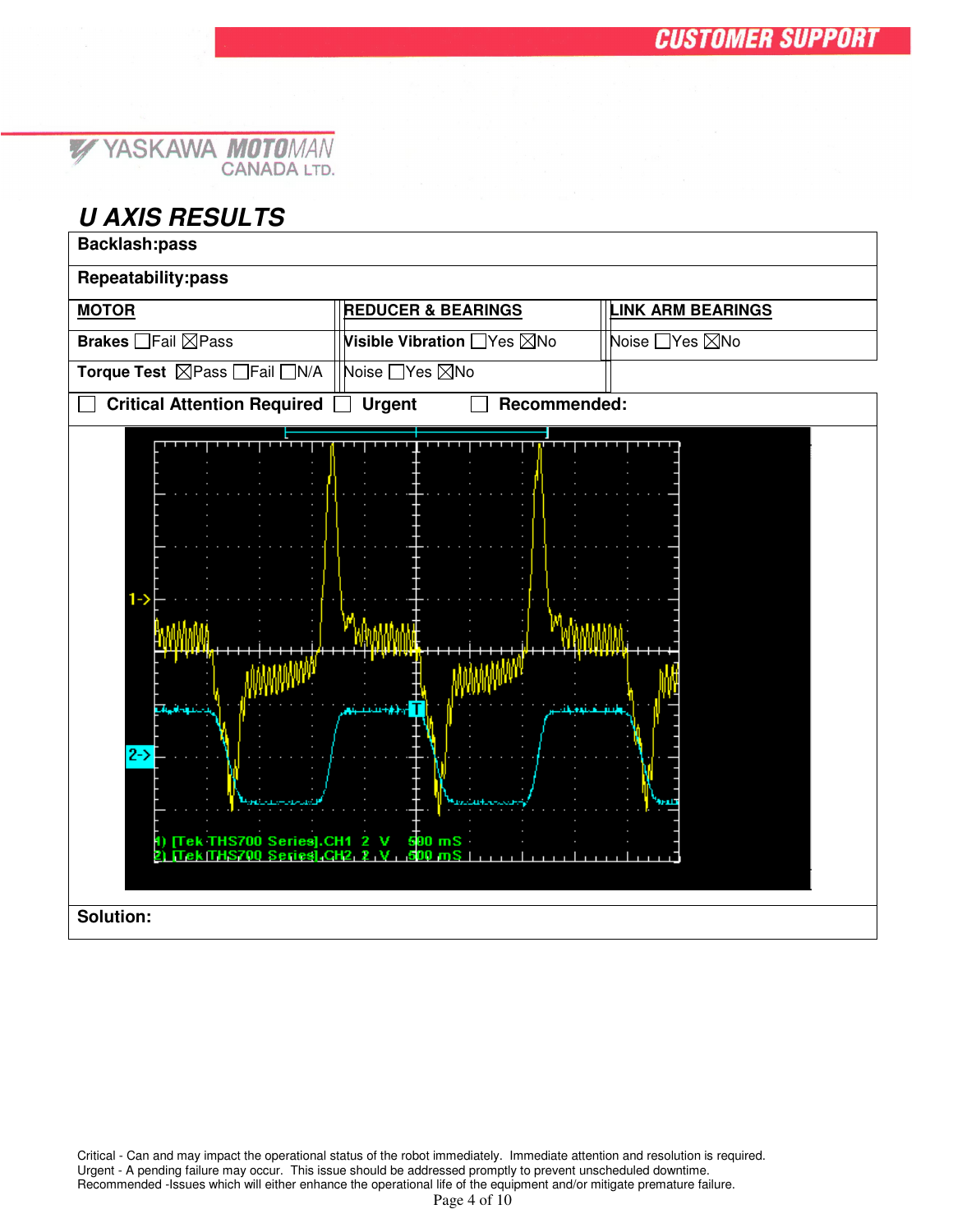

#### *R AXIS RESULTS*

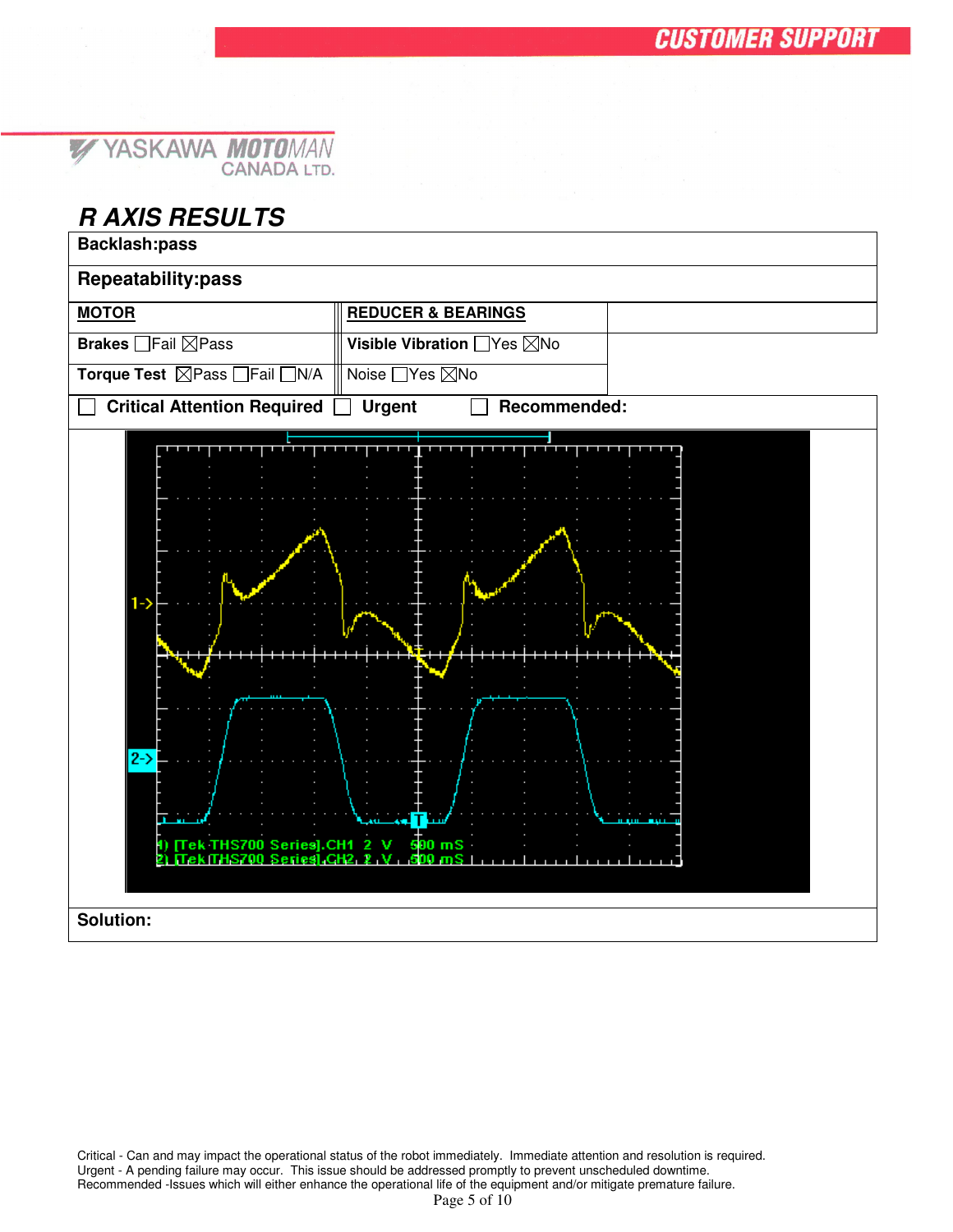#### *B AXIS RESULTS*

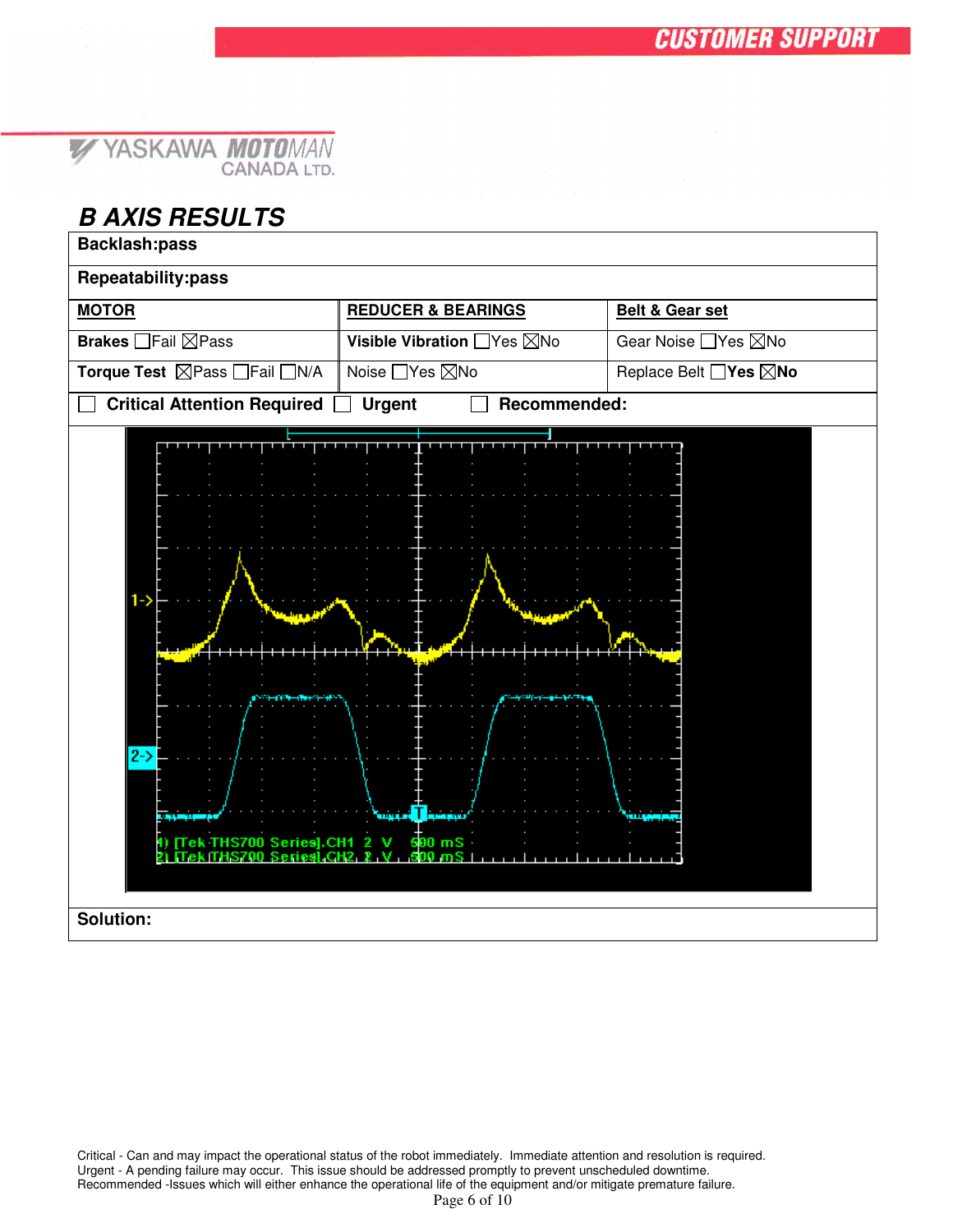#### *T AXIS RESULTS*

| Repeatability:pass<br><b>MOTOR</b><br><b>REDUCER &amp; BEARINGS</b><br><b>Belt &amp; Gear set</b><br><b>Brakes</b> □ Fail ⊠ Pass<br>Visible Vibration □ Yes ⊠No<br>Gear Noise □ Yes ⊠No<br>Torque Test ⊠Pass <sub>IFail</sub> N/A<br>Noise □ Yes ⊠No<br>$\boxtimes$ No<br>Replace<br>Belt<br>$\exists$ Yes<br><b>Critical Attention Required</b><br>Recommended:<br><b>Urgent</b><br>$1 - \ge$<br>$2-$<br>1) [Tek THS700 Series].CH1 2 V<br>$500$ mS<br>THS700 Seriesi GH2 2 V<br>$500$ mS $1$<br>Solution: | <b>Backlash:pass</b> |  |
|-------------------------------------------------------------------------------------------------------------------------------------------------------------------------------------------------------------------------------------------------------------------------------------------------------------------------------------------------------------------------------------------------------------------------------------------------------------------------------------------------------------|----------------------|--|
|                                                                                                                                                                                                                                                                                                                                                                                                                                                                                                             |                      |  |
|                                                                                                                                                                                                                                                                                                                                                                                                                                                                                                             |                      |  |
|                                                                                                                                                                                                                                                                                                                                                                                                                                                                                                             |                      |  |
|                                                                                                                                                                                                                                                                                                                                                                                                                                                                                                             |                      |  |
|                                                                                                                                                                                                                                                                                                                                                                                                                                                                                                             |                      |  |
|                                                                                                                                                                                                                                                                                                                                                                                                                                                                                                             |                      |  |
|                                                                                                                                                                                                                                                                                                                                                                                                                                                                                                             |                      |  |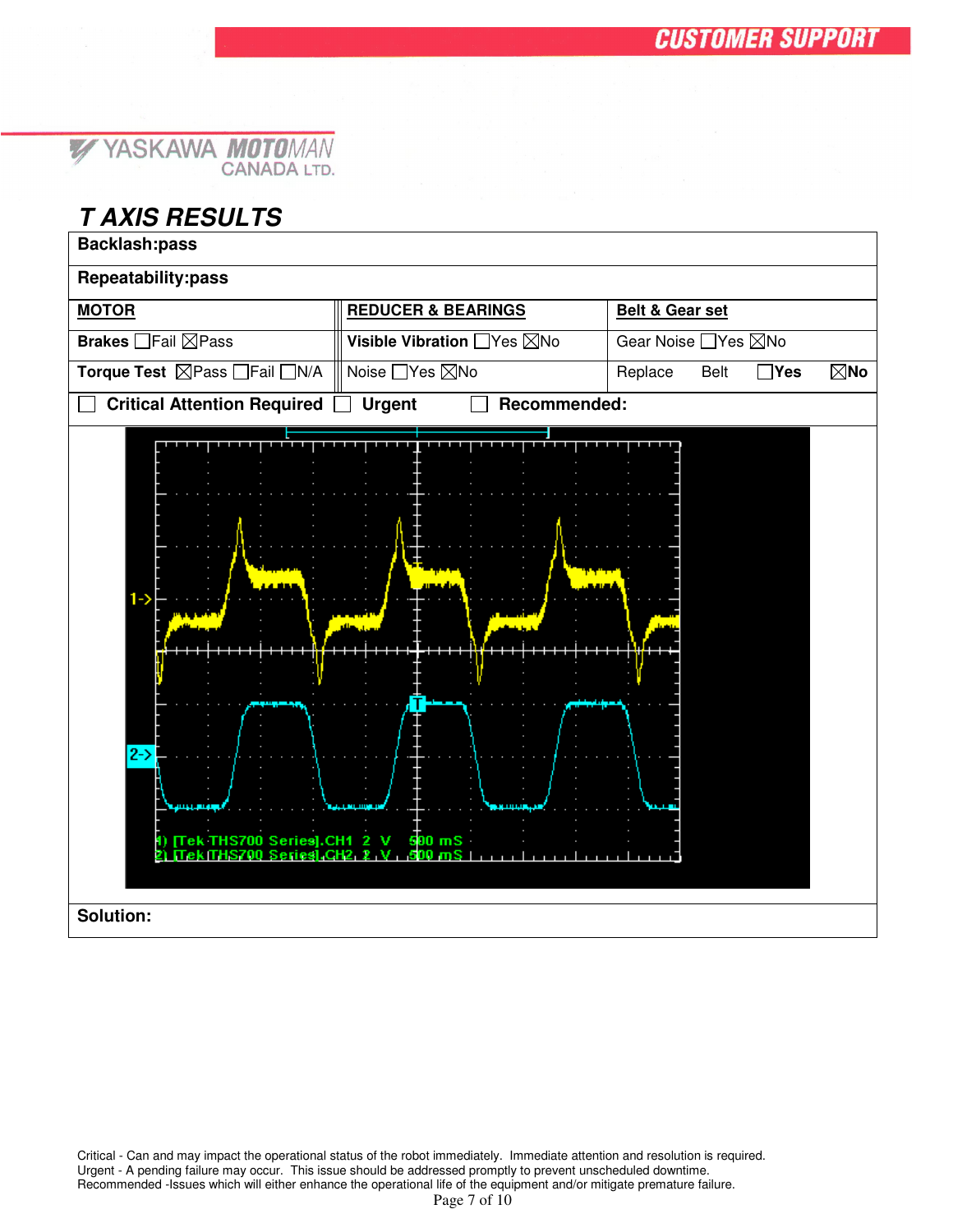### *X REPEATABUILITY;*

| <b>A Observation - X Y Z Test X Axis</b> |                  |          |             |                  |              |                  |
|------------------------------------------|------------------|----------|-------------|------------------|--------------|------------------|
| Subgroup                                 | Date Time        | Obs 1    | Obs 2       | Obs <sub>3</sub> | Obs 4        | Obs <sub>5</sub> |
|                                          | 3/31/11 9:41 AM  | 0.020000 | 0.030000    | 0.010000         | 0.020000     | $-0.010000$      |
| 2                                        | 3/31/11 9:44 AM  | 0.050000 | $-0.010000$ | 0.040000         | 0.040000     | 0.050000         |
| 3                                        | 3/31/11 9:47 AM  | 0.050000 | 0.040000    | 0.050000         | 0.030000     | 0.040000         |
| 4                                        | 3/31/11 9:50 AM  | 0.010000 | 0.030000    | 0.000000         | 0.050000     | 0.040000         |
| 5                                        | 3/31/11 9:53 AM  | 0.030000 | 0.040000    | 0.020000         | 0.040000     | 0.010000         |
| 6                                        | 3/31/11 9:56 AM  | 0.040000 | 0.000000    | 0.040000         | $-0.010000$  | 0.030000         |
| 7                                        | 3/31/11 9:59 AM  | 0.040000 | 0.020000    | 0.040000         | 0.020000     | 0.040000         |
| 8                                        | 3/31/11 10:01 AM | 0.000000 | 0.030000    | 0.000000         | 0.040000     | 0.050000         |
| 9                                        | 3/31/11 10:04 AM | 0.010000 | 0.040000    | 0.000000         | 0.040000     | 0.040000         |
| 10                                       | 3/31/11 10:07 AM | 0.020000 | 0.040000    | 0.010000         | 0.040000     | 0.040000         |
| 11                                       | 3/31/11 10:10 AM | 0.030000 | 0.040000    | 0.010000         | 0.040000     | 0.040000         |
| 12                                       | 3/31/11 10:13 AM | 0.030000 | 0.050000    | 0.010000         | 0.040000     | 0.040000         |
| 13                                       | 3/31/11 10:16 AM | 0.030000 | 0.050000    | 0.010000         | 0.040000     | 0.040000         |
| 14                                       | 3/31/11 10:19 AM | 0.040000 | 0.050000    | 0.010000         | 0.050000     | 0.050000         |
| 15                                       | 3/31/11 10:22 AM | 0.040000 | 0.060000    | 0.020000         | 0.060000     | 0.060000         |
| 16                                       | 3/31/11 10:25 AM | 0.040000 | 0.060000    | 0.010000         | 0.050000     | 0.050000         |
| 17                                       | 3/31/11 10:28 AM | 0.030000 | 0.050000    | 0.020000         | 0.040000     | 0.050000         |
| 18                                       | 3/31/11 10:31 AM | 0.040000 | 0.050000    | 0.020000         | 0.050000     | 0.050000         |
| 19                                       | 3/31/11 10:34 AM | 0.040000 | 0.060000    | 0.020000         | 0.050000     | 0.050000         |
| 20                                       | 3/31/11 10:37 AM | 0.050000 | 0.060000    | 0.020000         | $0.060000$ : | 0.010000         |
| 21                                       |                  |          |             |                  |              |                  |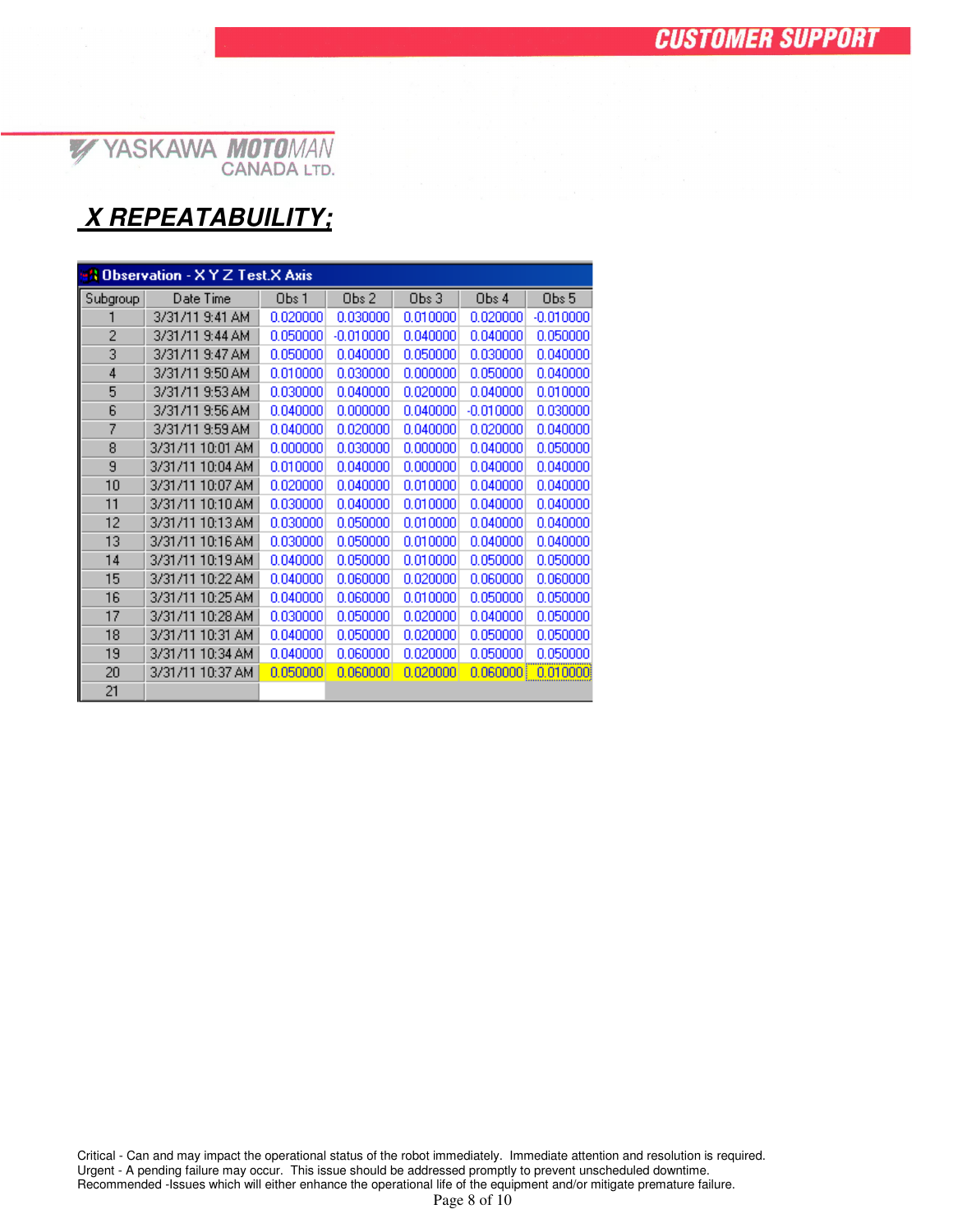#### *Y REPEATABUILITY;*

| <b>A Observation - X Y Z Test.Y Axis</b> |                  |          |                  |             |             |                  |
|------------------------------------------|------------------|----------|------------------|-------------|-------------|------------------|
| Subgroup                                 | Date Time        | Obs 1    | Obs <sub>2</sub> | Obs 3       | Obs 4       | Obs <sub>5</sub> |
|                                          | 3/31/11 9:41 AM  | 0.000000 | 0.000000         | 0.000000    | 0.000000    | 0.000000         |
| 2                                        | 3/31/11 9:44 AM  | 0.000000 | 0.000000         | $-0.010000$ | 0.000000    | $-0.010000$      |
| 3                                        | 3/31/11 9:47 AM  | 0.000000 | 0.000000         | 0.000000    | $-0.010000$ | 0.000000         |
| $\overline{4}$                           | 3/31/11 9:50 AM  | 0.000000 | 0.000000         | 0.000000    | $-0.010000$ | 0.000000         |
| 5                                        | 3/31/11 9:53 AM  | 0.000000 | 0.000000         | 0.000000    | 0.000000    | 0.000000         |
| 6                                        | 3/31/11 9:56 AM  | 0.010000 | 0.000000         | 0.000000    | 0.000000    | 0.000000         |
| 7                                        | 3/31/11 9:59 AM  | 0.010000 | 0.000000         | 0.010000    | 0.000000    | 0.020000         |
| 8                                        | 3/31/11 10:01 AM | 0.000000 | 0.020000         | 0.000000    | 0.010000    | 0.000000         |
| 9                                        | 3/31/11 10:04 AM | 0.000000 | 0.000000         | 0.000000    | 0.000000    | 0.010000         |
| 10                                       | 3/31/11 10:07 AM | 0.000000 | 0.010000         | 0.000000    | 0.010000    | 0.000000         |
| 11                                       | 3/31/11 10:10 AM | 0.010000 | 0.000000         | 0.010000    | 0.010000    | 0.010000         |
| 12                                       | 3/31/11 10:13 AM | 0.010000 | 0.010000         | 0.010000    | 0.010000    | 0.010000         |
| 13                                       | 3/31/11 10:16 AM | 0.010000 | 0.010000         | 0.020000    | 0.010000    | 0.020000         |
| 14                                       | 3/31/11 10:19 AM | 0.010000 | 0.010000         | 0.010000    | 0.020000    | 0.020000         |
| 15                                       | 3/31/11 10:22 AM | 0.010000 | 0.010000         | 0.010000    | 0.010000    | 0.010000         |
| 16                                       | 3/31/11 10:25 AM | 0.010000 | 0.010000         | 0.010000    | 0.000000    | 0.020000         |
| 17                                       | 3/31/11 10:28 AM | 0.000000 | 0.020000         | 0.010000    | 0.010000    | 0.020000         |
| 18                                       | 3/31/11 10:31 AM | 0.010000 | 0.030000         | 0.010000    | 0.020000    | 0.010000         |
| 19                                       | 3/31/11 10:34 AM | 0.000000 | 0.020000         | 0.010000    | 0.020000    | 0.020000         |
| 20                                       | 3/31/11 10:37 AM | 0.020000 | 0.020000         | 0.020000    | 0.020000    | 0.010000         |